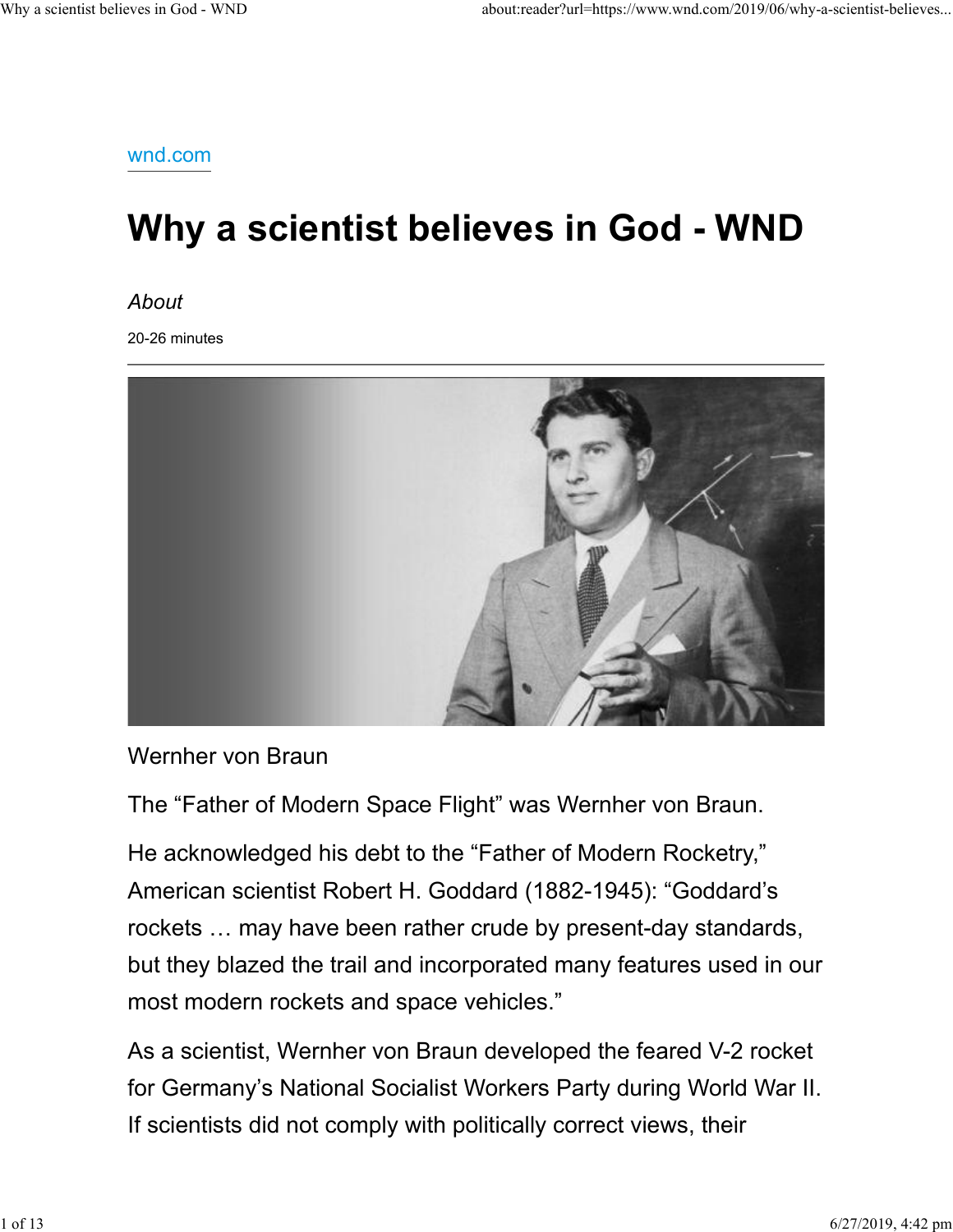careers were ended. In May of 1945, as World War II was ending, Von Braun and the other Germany scientists decided to escape to the American side rather than the Soviet Union.

Suffering a broken arm during his escape, Wernher von Braun stated: "I myself, and everybody you see here, have decided to go West. And I think our decision was not one of expediency, but a moral decision. We knew that we had created a new means of warfare, and the question as … to what victorious nation we were willing to entrust this brainchild of ours was a moral decision more than anything else. We wanted … to see the world spared another conflict such as Germany had just been through, and we felt that only by surrendering such a weapon to people who are guided by the Bible could such an assurance to the world be best secured."

Wernher von Braun emigrated to the United States where he became a U.S. citizen in 1955, calling it "one of the proudest and most significant days of my life."

In 1958, he launched America's first satellite. Von Braun worked on the U.S. guided missile program and was director of NASA's Marshall Space Flight Center. He was the chief architect of the Saturn V booster rocket, the most powerful rocket ever brought to operational status, being over a football field in length from top to base. The Saturn V is the only launch vehicle powerful enough to lift beyond low Earth orbit a spacecraft capable of carrying humans. The Ares V rocket was designed to surpass it, but President Obama canceled the Constellation Program in 2010.

Wernher von Braun received the National Medal of Science in 1975, and is considered "without doubt, the greatest rocket scientist in history."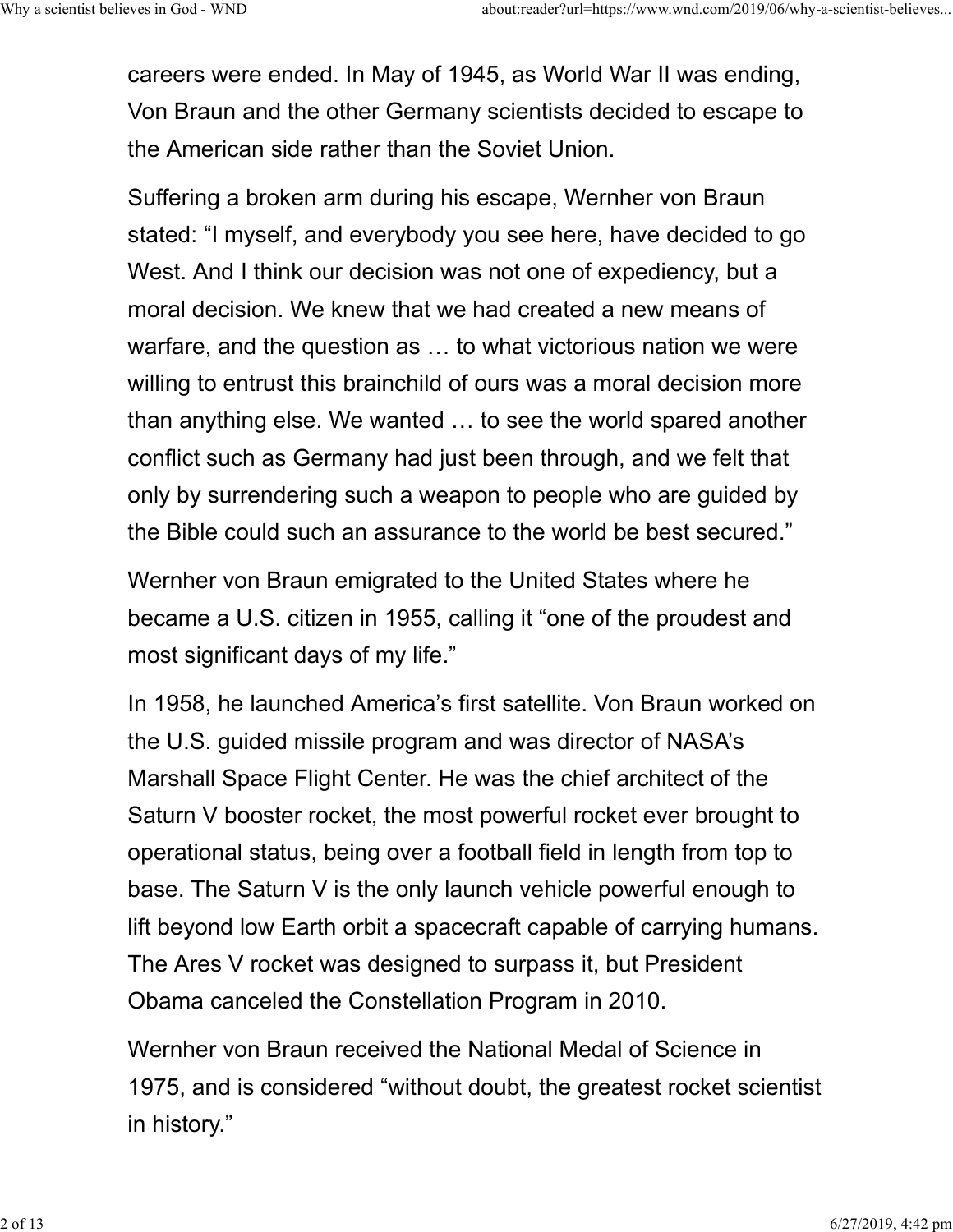The Founder of the National Space Institute, Wernher von Braun stated: "In this age of space flight, when we use the modern tools of science to advance into new regions of human activity, the Bible – this grandiose, stirring history of the gradual revelation and unfolding of the moral law – remains in every way an up-to-date book. Our knowledge and use of the laws of nature that enable us to fly to the Moon also enable us to destroy our home planet with the atom bomb. … Science itself does not address the question whether we should use the power at our disposal for good or for evil. The guidelines of what we ought to do are furnished in the moral law of God. … It is no longer enough that we pray that God may be with us on our side. We must learn to pray that we may be on God's side."

Wernher von Braun wrote in This Week Magazine, Jan. 1, 1961: "But I can't help feeling at the same time that this space effort of ours is bigger even than a rivalry between the United States and Russia. The heavens beyond us are enormous beyond comprehension, and the further we penetrate them, the greater will be our human understanding of the great universal purpose, the Divine Will itself."

Wernher von Braun wrote to the California State Board of Education, Sept. 14, 1972: "Dear Mr. Grose: In response to your inquiry about my personal views concerning the 'Case for Design' as a viable scientific theory or the origin of the universe, life and man, I am pleased to make the following observations. For me, the idea of a creation is not conceivable without evoking the necessity of design. One cannot be exposed to the law and order of the universe without concluding that there must be design and purpose behind it all. … In the world round us, we can behold the obvious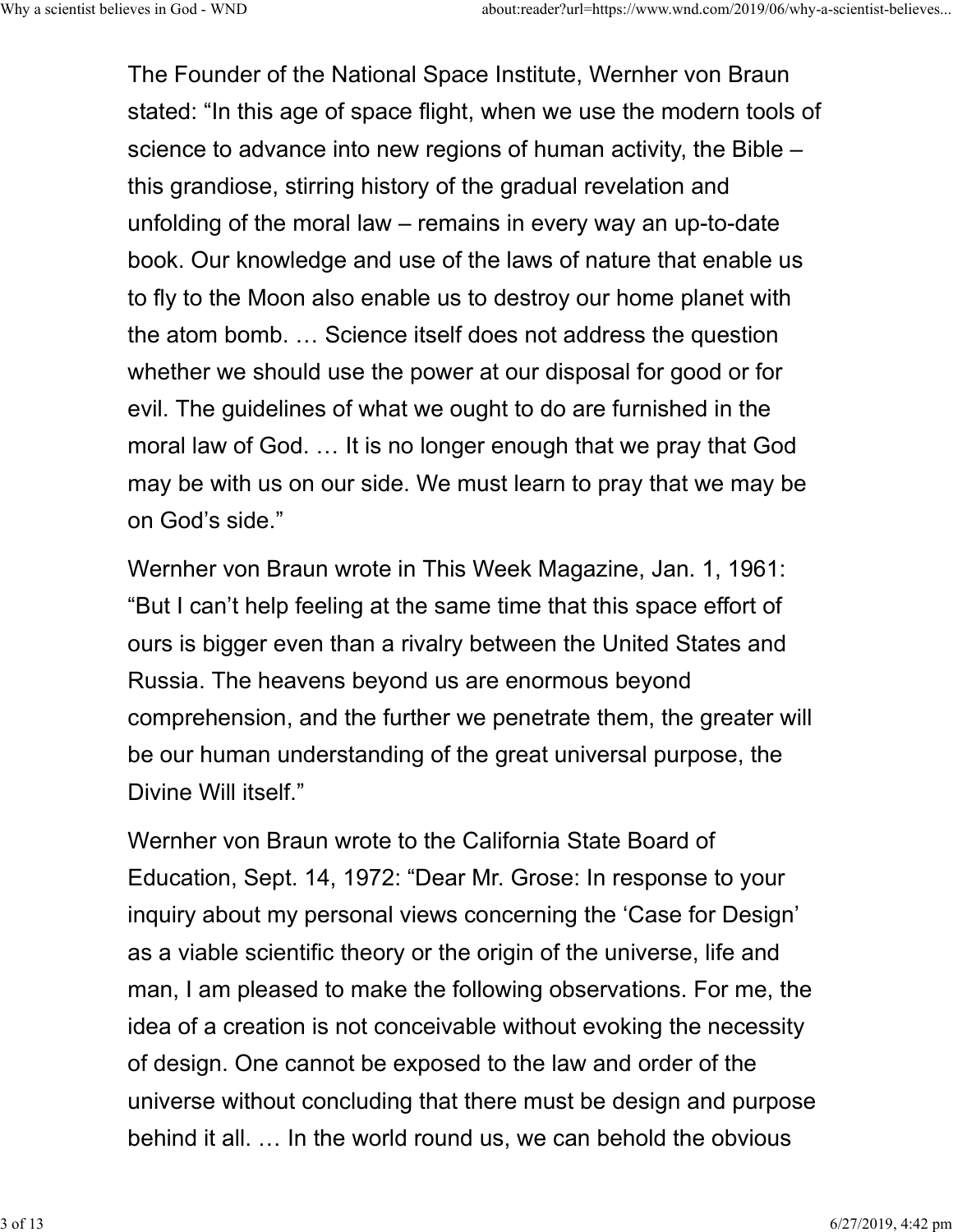manifestations of an ordered, structured plan or design. We can see the will of the species to live and propagate. And we are humbled by the powerful forces at work on a galactic scale, and the purposeful orderliness of nature that endows a tiny and ungainly seed with the ability to develop into a beautiful flower. The better we understand the intricacies of the universe and all harbors, the more reason we have found to marvel at the inherent design upon which it is based. …"

Wernher von Braun continued: "While the admission of a design for the universe ultimately raises the question of a Designer (a subject outside of science), the scientific method does not allow us to exclude data which lead to the conclusion that the universe, life and man are based on design. To be forced to believe only one conclusion – that everything in the universe happened by chance – would violate the very objectivity of science itself. Certainly there are those who argue that the universe evolved out of a random process, but what random process could produce the brain of a man or the system or the human eye? ..."

Von Braun added: "Some people say that science has been unable to prove the existence of a Designer. They admit that many of the miracles in the world around us are hard to understand, and they do not deny that the universe, as modern science sees it, is indeed a far more wondrous thing than the creation medieval man could perceive. But they still maintain that since science has provided us with so many answers the day will soon arrive when we will be able to understand even the creation of the fundamental laws of nature without a Divine intent. They challenge science to prove the existence of God. But must we really light a candle to see the sun? … Many men who are intelligent and of good faith say they cannot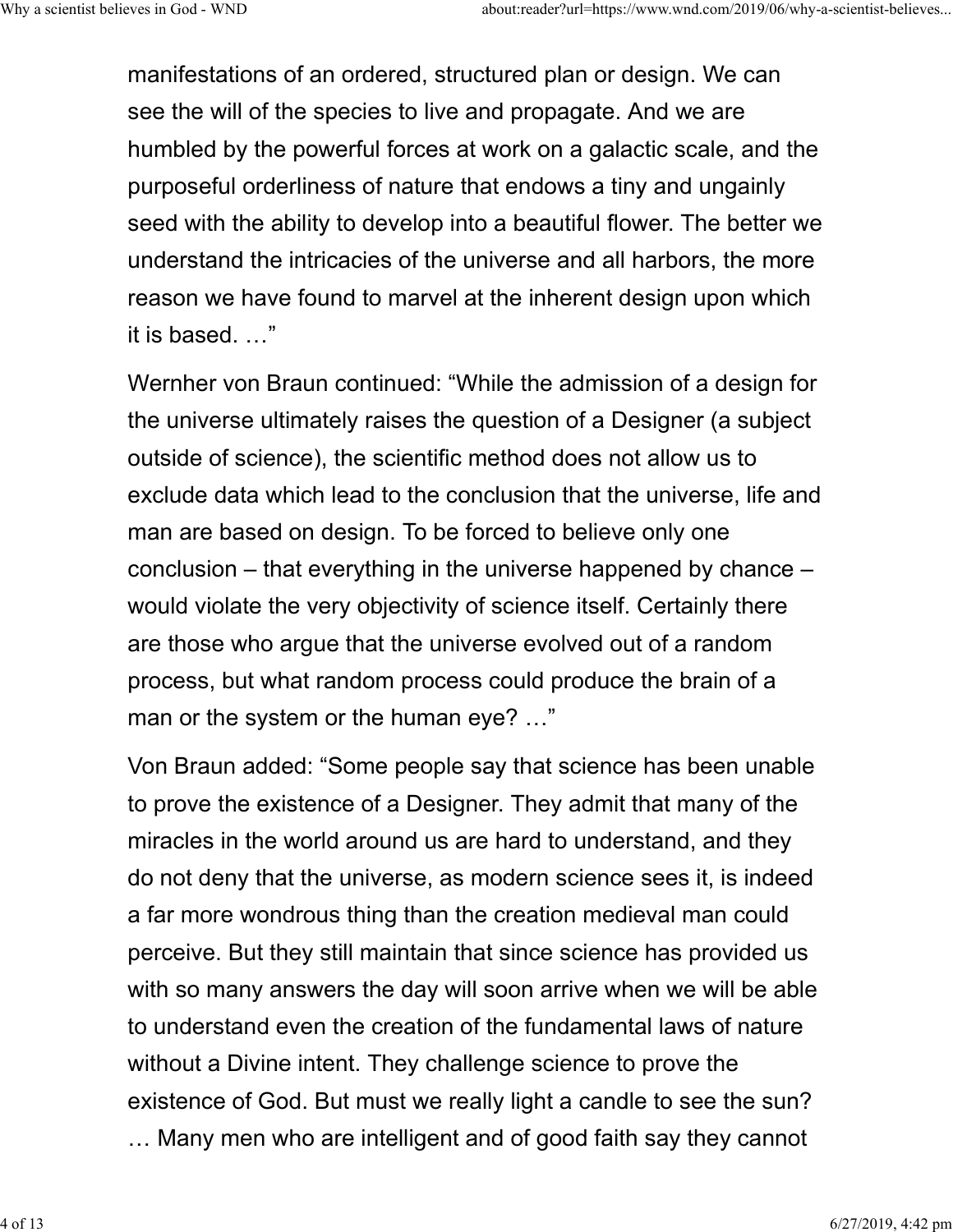visualize a Designer. Well, can a physicist visualize an electron? The electron is materially inconceivable and yet it is so perfectly known through its effects that we use it to illuminate our cities, guide our airlines through the night skies and take the most accurate measurements. …"

Wernher von Braun stated further: "What strange rationale makes some physicists accept the inconceivable electrons as real while refusing to accept the reality of a Designer on the ground that they cannot conceive Him? I am afraid that, although they really do not understand the electron either, they are ready to accept it because they managed to produce a rather clumsy mechanical model of it borrowed from rather limited experience in other fields, but they would not know how to begin building a model of God. … I have discussed the aspect of a Designer at some length because it might be that the primary resistance to acknowledging the 'Case for Design' as a viable scientific alternative to the current 'Case for Chance' lies in the inconceivability, in some scientists' minds, of a Designer. The inconceivability of some ultimate issue (which will always lie outside scientific resolution) should not be allowed to rule out any theory that explains the interrelationship of observed data and is useful for prediction. …"

Von Braun concluded: "We in NASA were often asked what the real reason was for the amazing string of successes we had with our Apollo flights to the Moon. I think the only honest answer we could give was that we tried to never overlook anything. It is in that same sense of scientific honesty that I endorse the presentation of alternative theories for the origin of the universe, life and man in the science classroom. It would be an error to overlook the possibility that the universe was planned rather than happened by chance.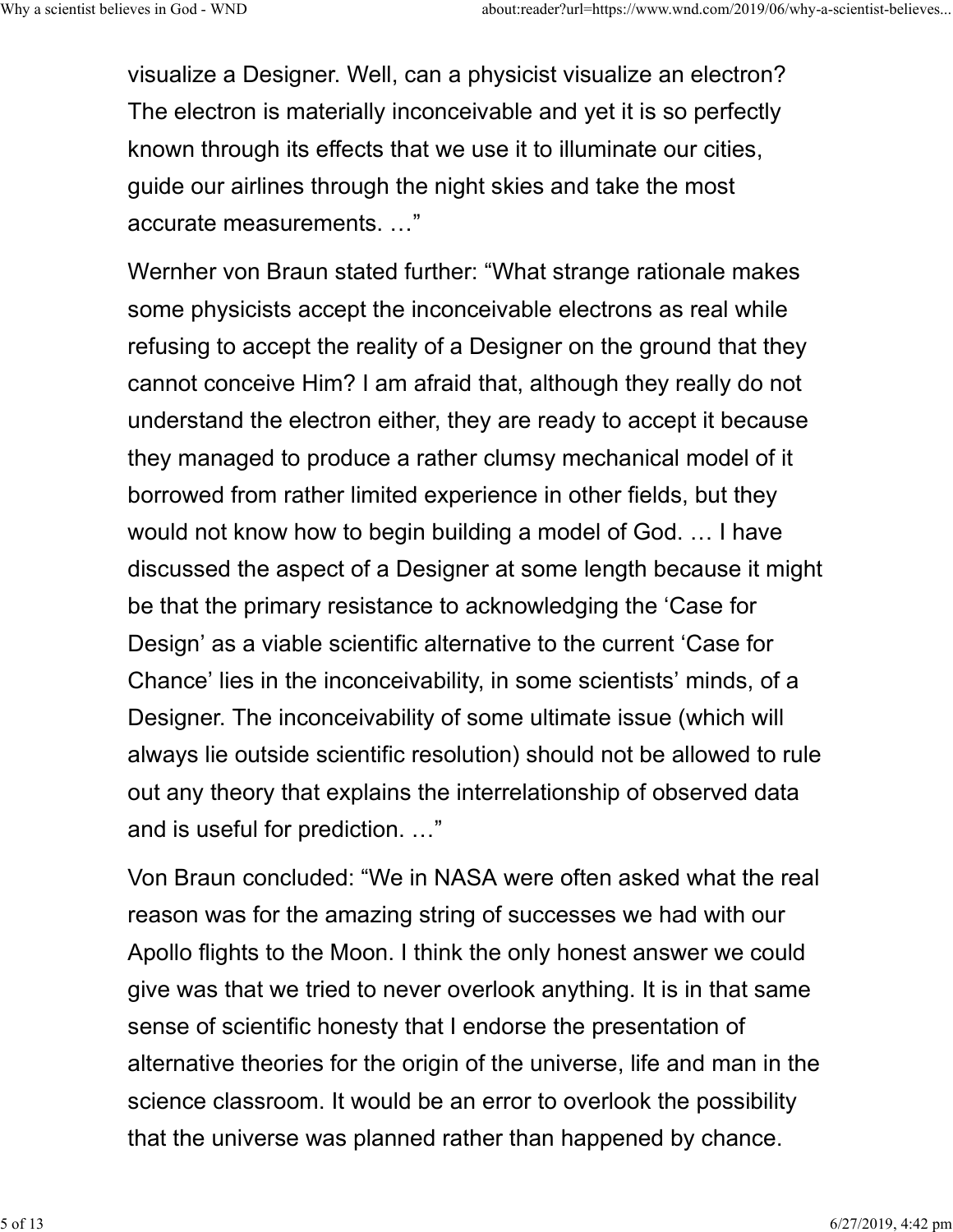With kindest regards. Sincerely, Wernher von Braun."

Wernher von Braun wrote an article titled "My Faith: A space-age scientist tells why he must believe in God" (American Weekly, Feb. 10, 1963, Foreword to his Anthology on the Creation and Design exhibited in Nature): "The two most powerful forces shaping our civilization today are science and religion. Through science man strives to learn more of the mysteries of creation. Through religion he seeks to know the Creator. Neither operates independently. It is as difficult for me to understand a scientist who does not acknowledge the presence of a superior rationality behind the existence of the universe as it is to comprehend a theologian who would deny the advances of science. Far from being independent or opposing forces, science and religion are sisters. Both seek a better world. While science seeks control over the forces of nature around us, religion controls the forces of nature within us. …"

Wernher von Braun continued: "As we learn more and more about nature, we become more deeply impressed and humbled by its orderliness and unerring perfection. Our expanding knowledge of the laws of the universe have enabled us to send men out of their natural environment into the strange new environment of space, and return them safely to earth. Since we first began the exploration of space through rocketry, we have regularly received letters expressing concern over what the writers call our 'tampering' with God's creation. Some writers view with dismay the possibility of upsetting the delicate balance of the tremendous forces of nature that permit life on our globe. …"

Von Braun added: "One letter revealed an honest fear that a rocket would strike an angel in space high above the earth. And one of the Russian cosmonauts stated flatly after his earth-circling flight in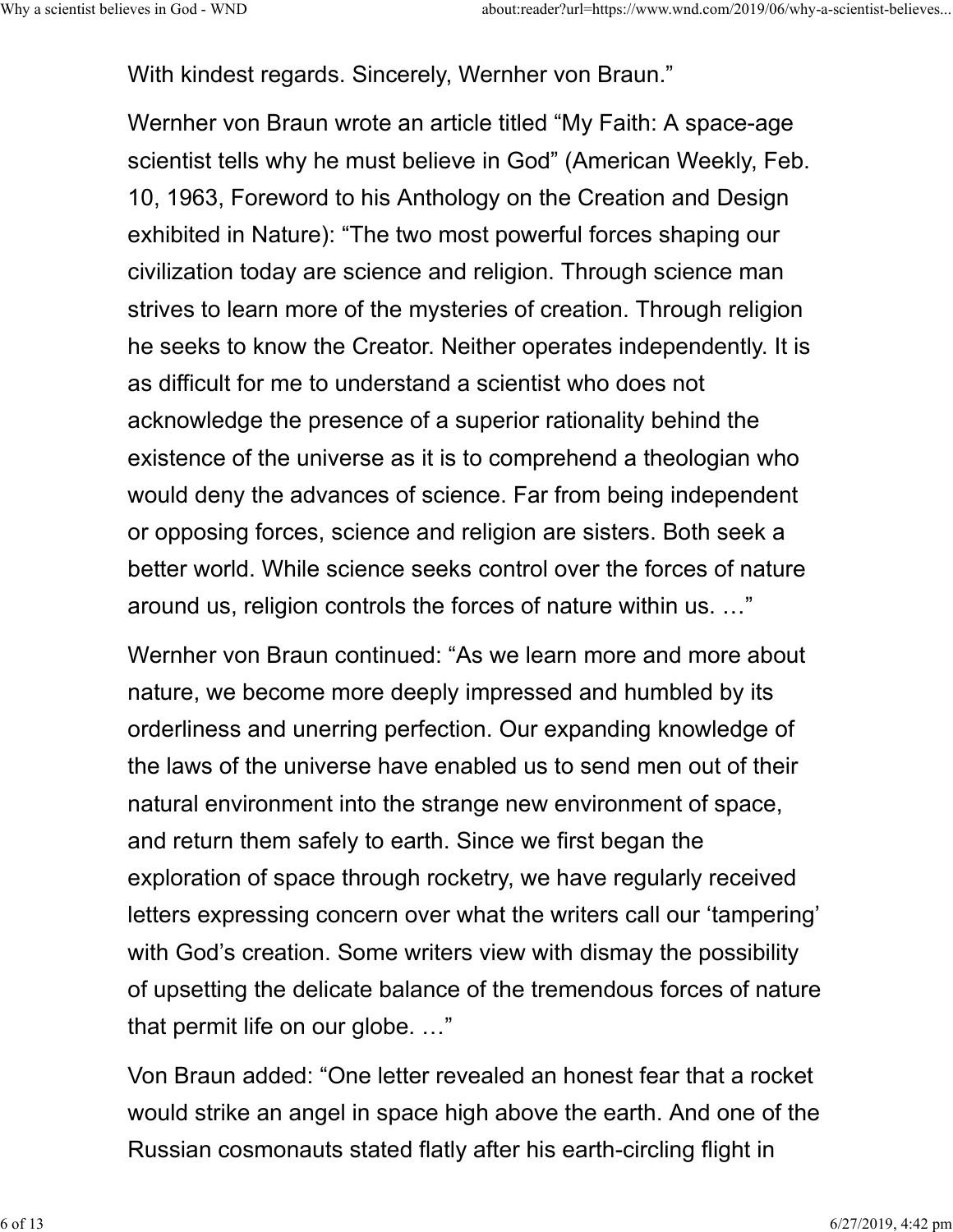space: 'I was looking around attentively all day during my flight, but I didn't find anybody there – neither angels nor God.  $\dots$ ' Such shallow thinking is childish and pathetic. I have no fear that a physical object will harm any spiritual entities. Manned space flight is an amazing achievement. But it has opened for us thus far only a tiny door for viewing the awesome reaches of space. Our outlook through this peephole at the vast mysteries or the universe only confirms our belief in the certainty of its Creator. Finite man cannot comprehend an omnipresent, omniscient, omnipotent, and infinite God. Any effort to visualize God, to reduce him to our comprehension, to describe him in our language, beggars his greatness.

"I find it best through faith to accept God as an intelligent will, perfect in goodness, revealing himself in the world of experience more fully down through the ages, as man's capacity for understanding grows. For spiritual comfort I find assurance in the concept of the fatherhood of God. For ethical guidance I rely on the corollary concept of the brotherhood of man. …"

Wernher von Braun stated further: "Scientists now believe that in nature, matter is never destroyed. Not even the tiniest particle can disappear without a trace. Nature does not know extinction – only transformation. Would God have less regard for his masterpiece of creation, the human soul? Each person receives a gift of life on this earth. A belief in the continuity of spiritual existence, after the comparative mere flick of three score and ten years of physical life here in the endless cycle of eternity, makes the action of each moment like an investment with far-reaching dividends. The knowledge that man can choose between good and evil should draw him closer to his Creator. …"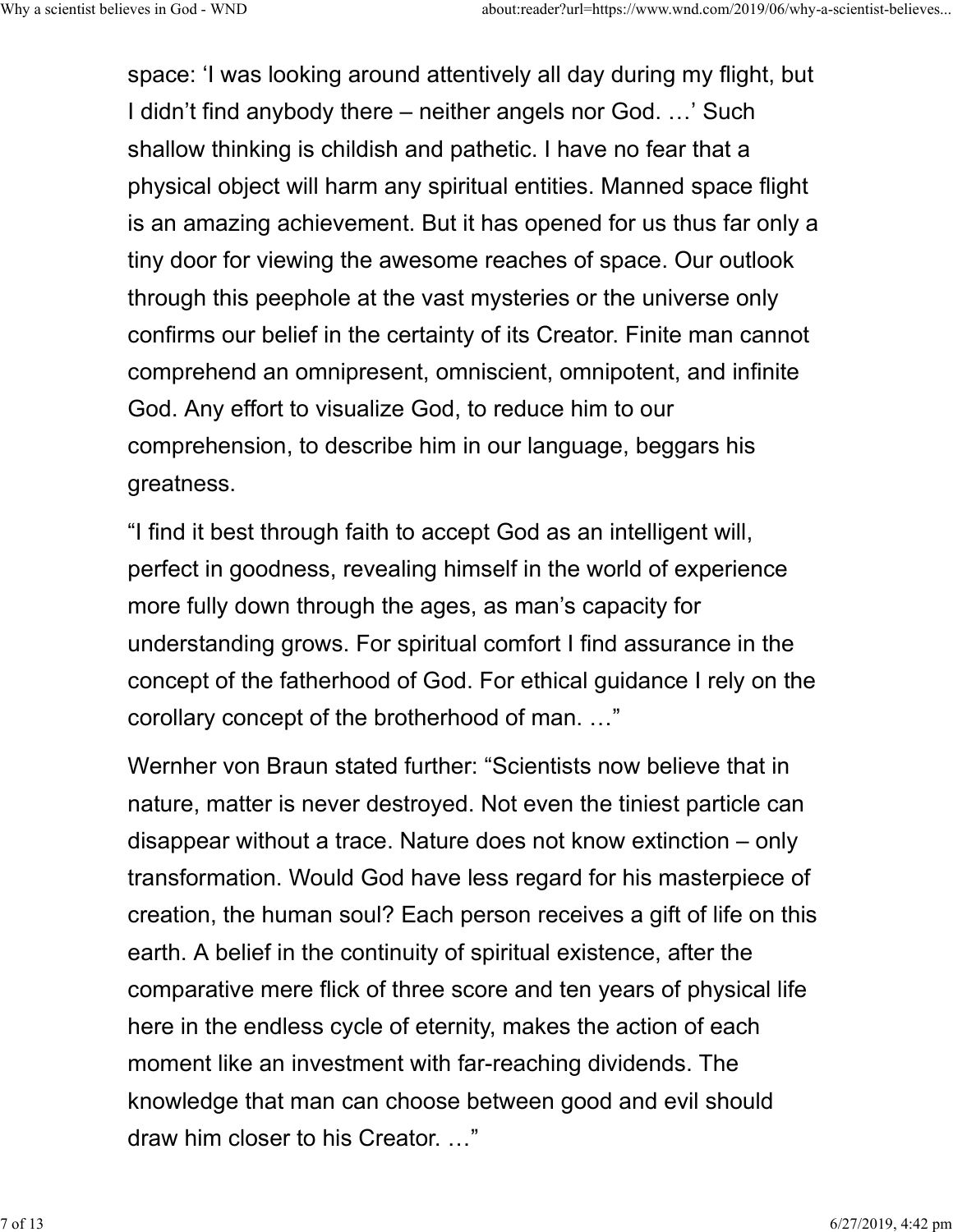Wernher von Braun concluded: "Next, the realization should dawn that his survival here and hereafter depends on his adherence to the spiritual rather than the scientific. Our decisions undeniably influence the course of future events. Nature around us still harbors more unsolved than solved mysteries. But science has mastered enough of these forces to usher in a golden age for all mankind, if this power is used for good – or to destroy us, if evil triumphs. The ethical guidelines of religion are the bonds that can hold our civilization together. Without them man can never attain that cherished goal of lasting peace with himself, his God, and his fellowman."

Erik Bergaust's book "Wernher von Braun: The authoritative and definitive biographical profile of the father of modern space flight" (National Space Institute, Washington, DC, 1976), quoted Wernher von Braun as stating: "The laws of creation and the divine intentions underlying the creation. Through science man attempts to understand the laws of creation; through religious activities he attempts to understand the intentions of the Creator. Each approach is a search for ultimate truth. …"

Wernher von Braun continued: "There have been conflicts in the relationship between science and religion. … Personally, I find this state of affairs unsatisfactory, for I wish to regard the Creator and His creation as an entity … science and religion are like two windows in a house through which we look at the reality of the Creator and the laws manifested in His creation. As long as we see two different images through these two windows and cannot reconcile them, we must keep trying to obtain a more complete and better integrated total picture of the ultimate reality by properly tying together our scientific and religious concepts. …"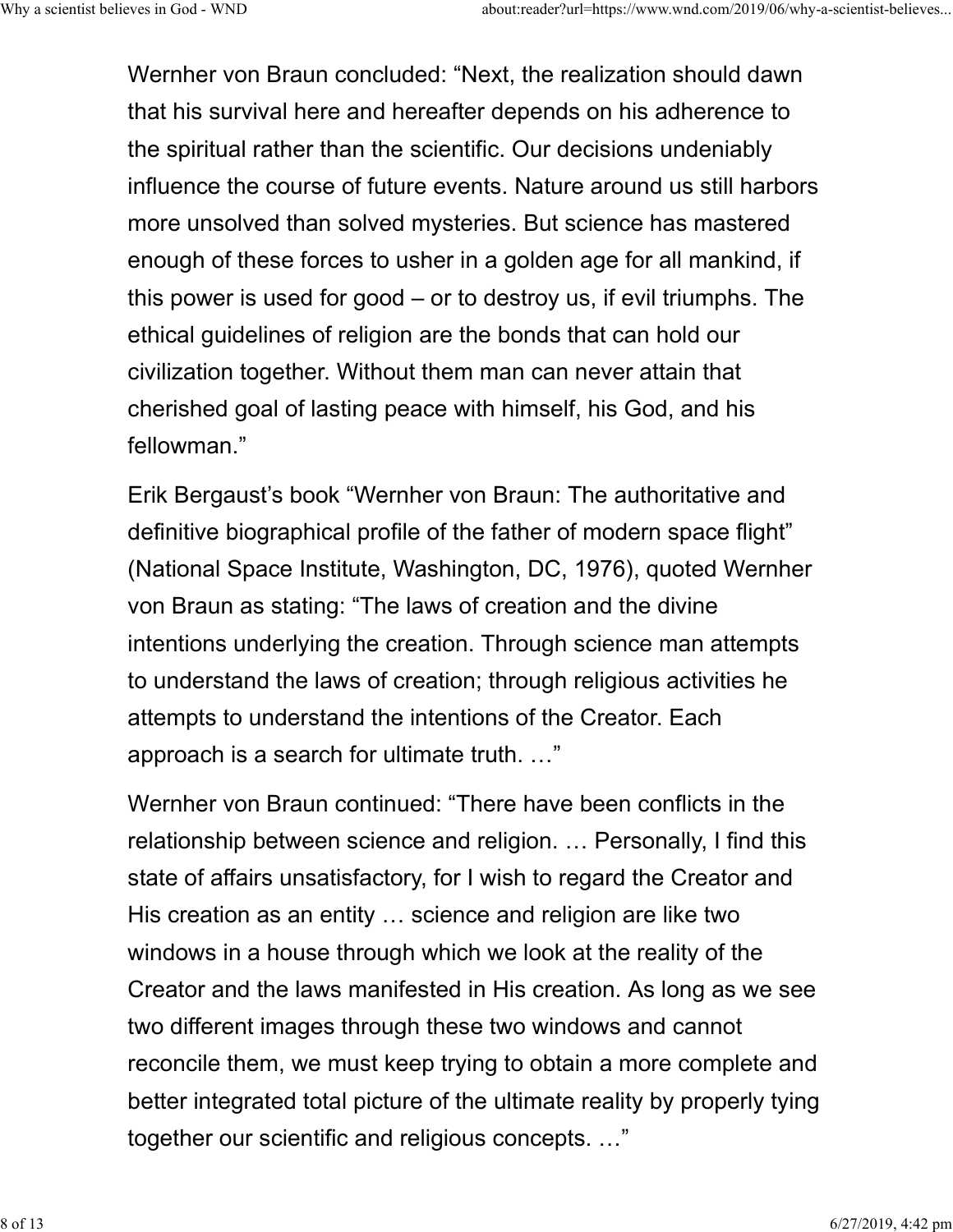Von Braun stated further: "The more we learn about God's creation, the more I am impressed with the orderliness and unerring perfection of the natural laws that govern it. In this perfection, man – the scientist – catches of glimpse of the Creator and His design for nature. The man-to-God relationship is deepened in the devout scientist as his knowledge of the natural laws grows."

Wernher von Braun died June 16, 1977.

As vice president of Engineering and Development at Fairchild Industries, Germantown, Maryland, Wernher von Braun wrote the forward to Harold Hill's book "From Goo to You by Way of the Zoo" (Plainfield, NJ: Logos International, 1976): "Six Apollo crews have visited the moon and returned safely to earth. The Skylab astronauts have spent 171 days, 13 hours, and 14 minutes working and living in space, and all have returned hale and hearty to earth. Why are we flying to the moon? What is our purpose? What is the essential justification for the exploration of space? The answer, I am convinced, lies rooted not in whimsy, but in the nature of man. … Whereas all other living beings seem to find their places in the natural order and fulfill their role in life with a kind of calm acceptance, man clearly exhibits confusion. Why the anxiety? Why the storm and stress? Man really seems to be the only living thing uncertain of his role in the universe; and in his uncertainty, he has been calling since time immemorial upon the stars and the heavens for salvation and for answers to his eternal questions: Who am I? Why am I here? …"

Von Braun continued: "Astronomy is the oldest science, existed for thousands of years as the only science, and is today considered the queen of the sciences. Although man lacks the eye of the night owl, the scent of the fox, or the hearing of the deer, he has an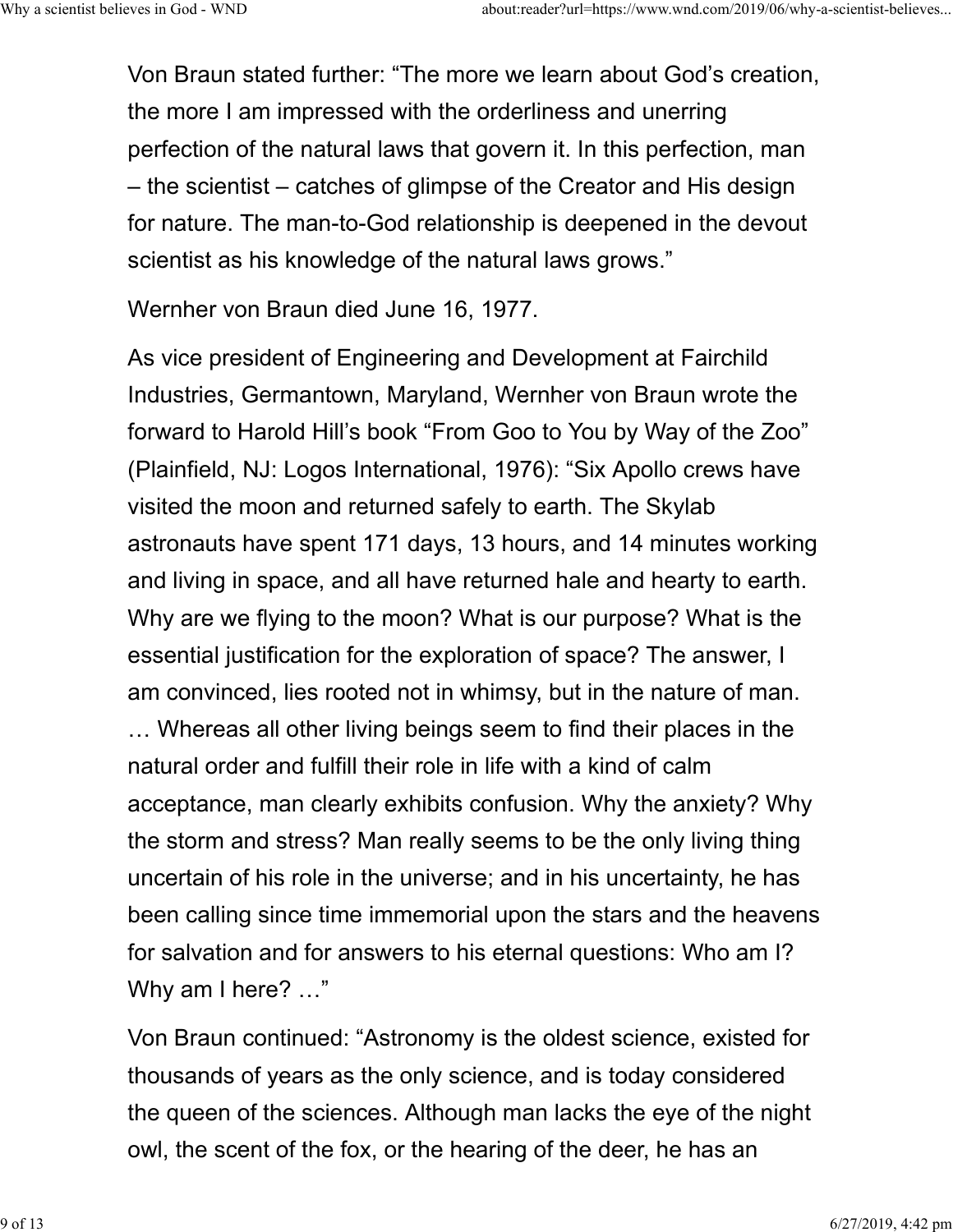uncanny ability to learn about abstruse things like the motions of the planets, the cradle-to-the-grave cycle of the stars, and the distance between stars. The mainspring of science is curiosity. There have always been men and women who felt a burning desire to know what was under the rock, beyond the hills, across the oceans. … This restless breed now wants to know what makes an atom work, through what process life reproduces itself, or what is the geological history of the moon. But there would not be a single great accomplishment in the history of mankind without faith. Any man who strives to accomplish something needs a degree of faith. But many people find the churches, those old ramparts of faith, badly battered by the onslaught of three hundred years of scientific skepticism. …"

Von Braun added: "This has led many to believe that science and religion are not compatible, that 'knowing' and 'believing' cannot live side by side. Nothing could be further from the truth. Science and religion are not antagonists. On the contrary, they are sisters. While science tries to learn more about the creation, religion tries to better understand the Creator. Many men who are intelligent and of good faith say they cannot visualize God. Well, can a physicist visualize an electron? The electron is materially inconceivable and yet we use it to illuminate our cities, guide our airliners through the night skies, and take the most accurate measurements. What strange rationale makes some physicists accept the electron as real while refusing to accept God?

"I am afraid that, although they really do not understand the electron either, they are ready to accept it because they managed to produce a rather clumsy mechanical model of it borrowed from rather limited experience in other fields, but they wouldn't know how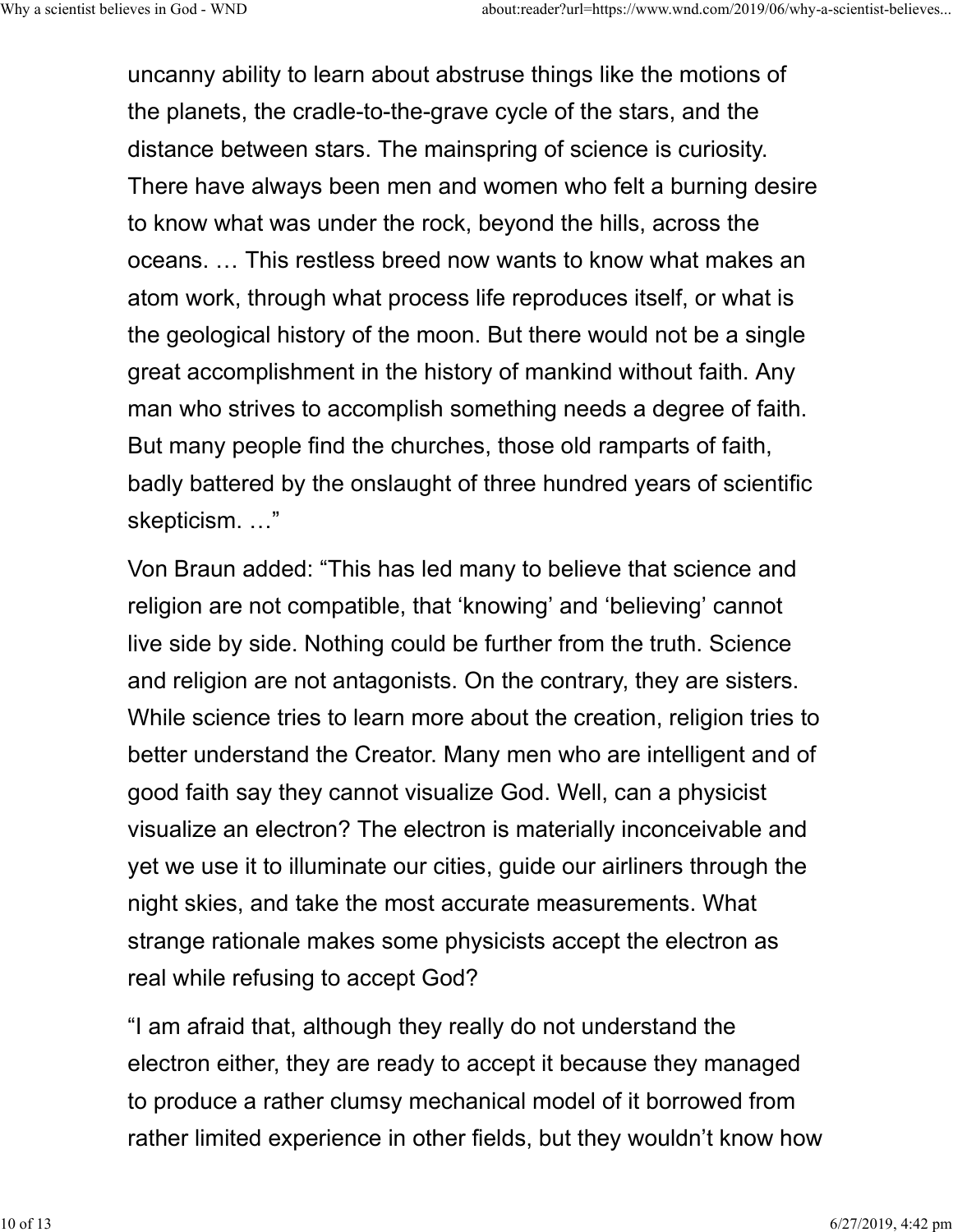to begin building a model of God. For me the idea of a creation is inconceivable without God. One cannot be exposed to the law and order of the universe without concluding that there must be a divine intent behind it all. … Some evolutionists believe that the creation is the result of a random arrangement of atoms and molecules over billions of years. But when they consider the development of the human brain by random processes within a time span of less than a million years, they have to admit that this span is just not long enough.

"Or take the evolution of the eye in the animal world. What random process could possibly explain the simultaneous evolution of the eye's optical system, the conductors of the optical signals from the eye to the brain, and the optical nerve center in the brain itself where the incoming light impulses are converted to an image the conscious mind can comprehend? Our space ventures have been only the smallest of steps in the vast reaches of the universe and have introduced more mysteries than they have solved. …"

## *Discover more of Bill Federer's eye-opening books and videos in the WND Superstore!*

Wernher von Braun stated further: "Speaking for myself, I can only say that the grandeur of the cosmos serves to confirm my belief in the certainty of a Creator. Of course, the discoveries in astronomy, biology, physics, and even in psychology have shown that we have to enlarge the medieval image of God. If there is a mind behind the immense complexities of the multitude of phenomena which man, through the tools of science, can now observe, then it is that of a Being tremendous in His power and wisdom. … But we should not be dismayed by the relative insignificance of our own planet in the vast universe as modern science now sees it.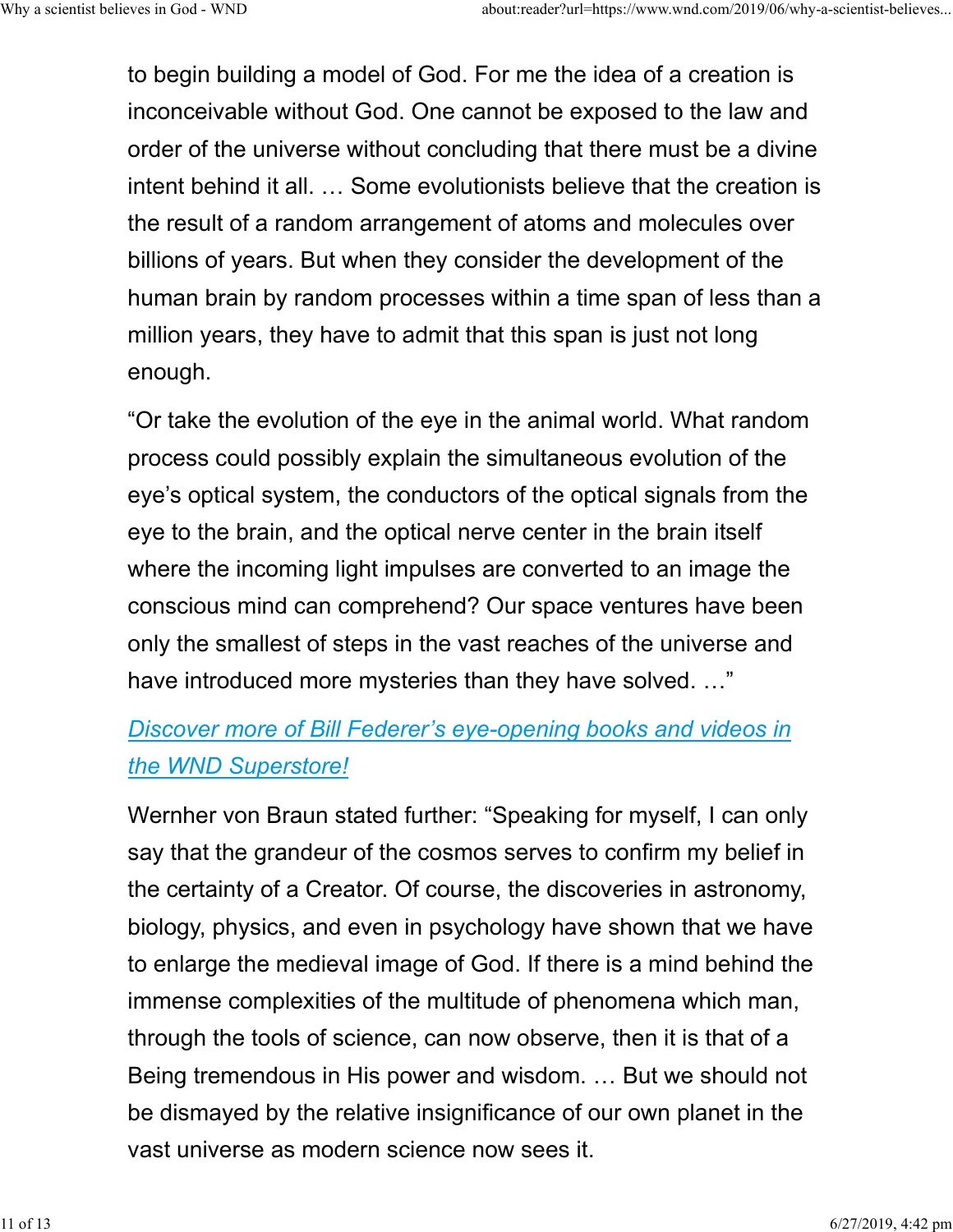"In fact God deliberately reduced Himself to the stature of humanity in order to visit the earth in person, because the cumulative effect over the centuries of millions of individuals choosing to please themselves rather than God had infected the whole planet. When God became a man Himself, the experience proved to be nothing short of pure agony. In man's time-honored fashion, they would unleash the whole arsenal of weapons against Him: misrepresentation, slander, and accusation of treason. …"

Wernher von Braun concluded: "The stage was set for a situation without parallel in the history of the earth. God would visit creatures and they would nail Him to the cross! Although I know of no reference to Christ ever commenting on scientific work, I do know that He said, 'Ye shall know the truth, and the truth shall make you free.' Thus I am certain that, were He among us today, Christ would encourage scientific research as modern man's most noble striving to comprehend and admire His Father's handiwork. The universe as revealed through scientific inquiry is the living witness that God has indeed been at work. … When astronaut Frank Borman returned from his unforgettable Christmas, 1968, flight around the moon with Apollo 8, he was told that a Soviet Cosmonaut recently returned from a space flight had commented that he had seen neither God nor angels on his flight. Had Borman seen God? the reporter inquired. Frank Borman replied, 'No, I did not see Him either, but I saw His evidence.'"

John F. Kennedy stated at Rice University, Sept. 12, 1962: "William Bradford, speaking in 1630 of the founding of the Plymouth Bay Colony, said that all great and honorable actions are accompanied with great difficulties, and both must be … overcome with answerable courage. … But if I were to say, my fellow citizens, that